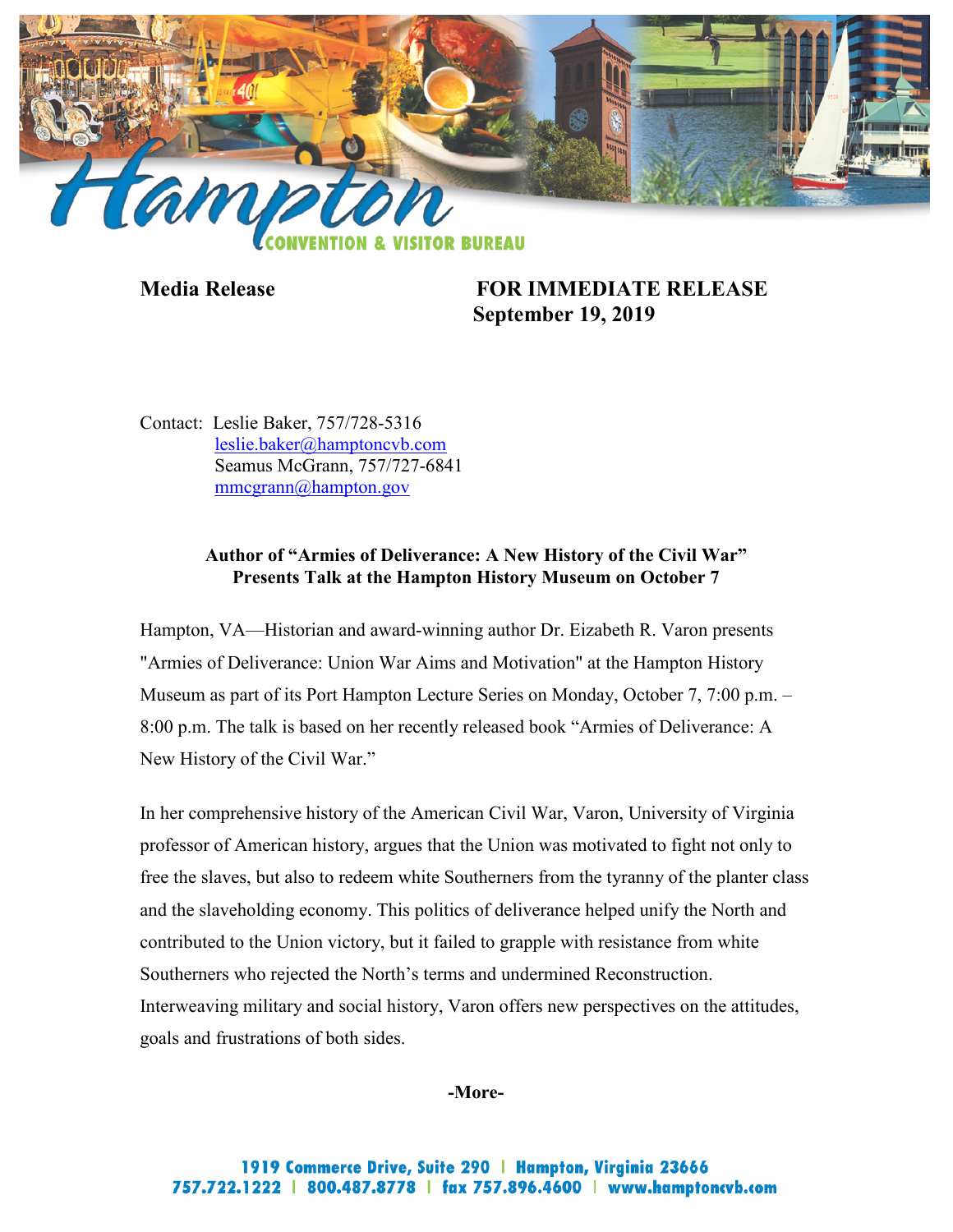# **Author of "Armies of Deliverance: A New History of the Civil War" Presents Talk at the Hampton History Museum on October 7 – page 2**

### **About the Author**

Elizabeth R. Varon is Langbourne M. Williams Professor of American History at the University of Virginia and serves on the Executive Council of the John L. Nau III Center for Civil War History. Varon grew up in northern Virginia. She received her PhD from Yale, and has held teaching positions at Wellesley College and Temple University. A specialist in the Civil War era and 19th-century South, Varon is the author of "We Mean to be Counted: White Women and Politics in Antebellum Virginia" (1998); "Southern Lady, Yankee Spy: The True Story of Elizabeth Van Lew, A Union Agent in the Heart of the Confederacy" (2003); "Disunion!: The Coming of the American Civil War, 1789- 1859" (2008); and "Appomattox: Victory, Defeat and Freedom at the End of the Civil War (2013)". "Southern Lady, Yankee Spy" won three book awards and was named one of the "Five Best" books on the "Civil War away from the battlefield" in the Wall Street Journal. "Appomattox" won the 2014 Library of Virginia Literary Award for Nonfiction, the 2014 Dan and Marilyn Laney Prize for Civil War History (Austin Civil War Roundtable), and the 2014 Eugene Feit Award in Civil War Studies of the New York Military Affairs Symposium, and was named one of Civil War Monitor's "Best Books of 2014" and one of National Public Radio's "Six Civil War Books to Read Now." Varon's public presentations include book talks at the Lincoln Bicentennial in Springfield; and at Gettysburg's Civil War Institute; and on C-Span's Book TV. Her new book, Armies of Deliverance: A New History of the Civil War, appeared with Oxford University Press in March 2019.

After her talk, Dr. Varon will sign copies of her book, "Armies of Deliverance," available in the museum gift shop for \$20. Museum members receive a 10% discount.

#### **-More-**